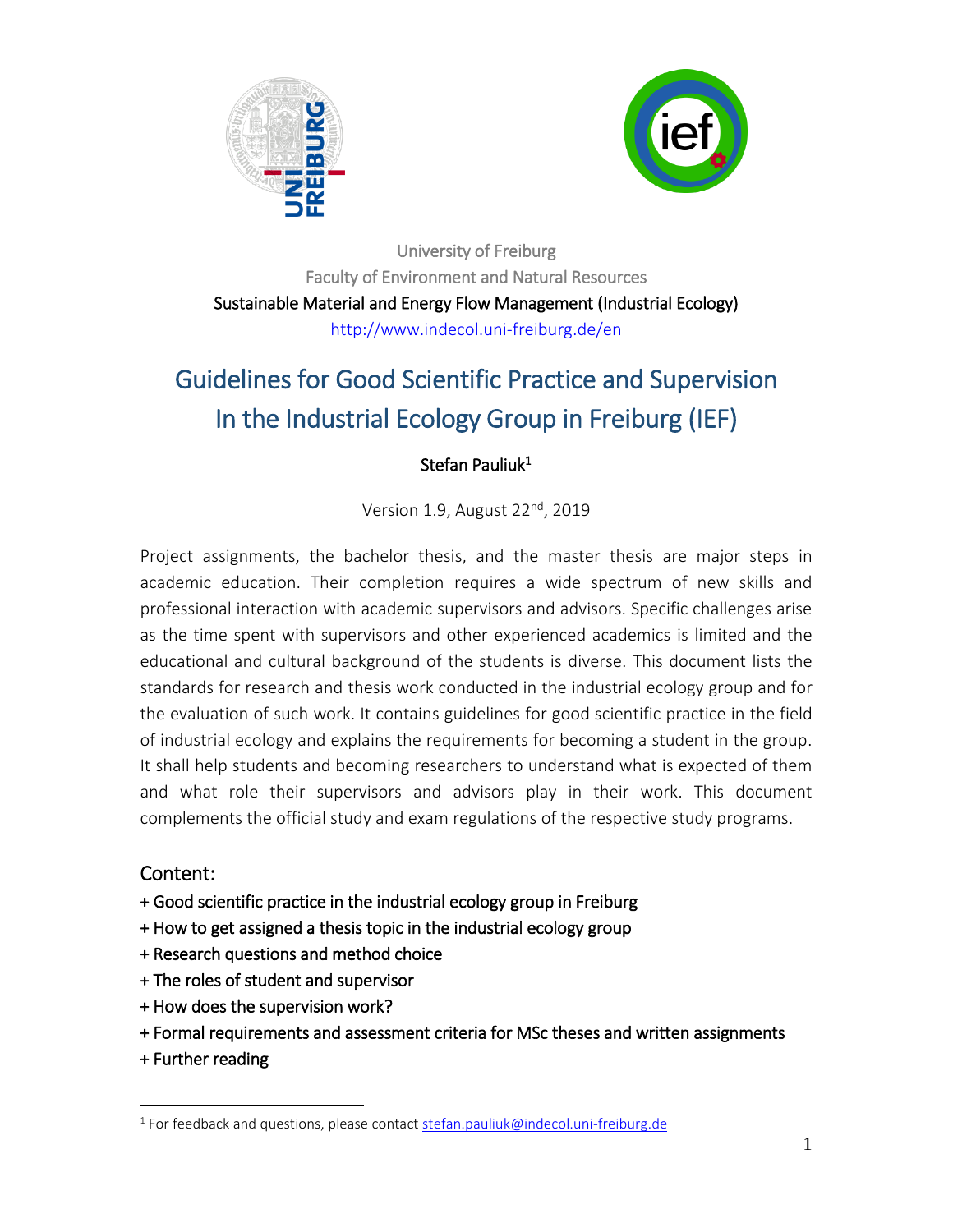# Good scientific practice in the industrial ecology group in Freiburg

The University of Freiburg has issued guidelines and regulations for good scientific practice, which apply to everybody working in the industrial ecology group. [http://www.uni-freiburg.de/forschung/redlichkeit\\_in\\_der\\_wissenschaft](http://www.uni-freiburg.de/forschung/redlichkeit_in_der_wissenschaft)

Next to the general rules of good scientific conduct the following guidelines apply for Industrial Ecology Research in general:

[http://www.teaching.industrialecology.uni-](http://www.teaching.industrialecology.uni-freiburg.de/Content/IEooc_Methods_Good_Scientific_Practice.pdf)

[freiburg.de/Content/IEooc\\_Methods\\_Good\\_Scientific\\_Practice.pdf](http://www.teaching.industrialecology.uni-freiburg.de/Content/IEooc_Methods_Good_Scientific_Practice.pdf)

This material also contains recommendation about the report/thesis structure and the writing style, and is considered mandatory reading for all thesis students in the industrial ecology group.

#### In particular:

All researchers and students in the industrial ecology group develop a professional workflow including regular backups, archiving of results, and dissemination of finished work. Ongoing work needs regular backups, at least once a week. Finished projects, including MSc theses, BSc theses, and project assignments need to be archived in electronic form on the group's internal repository, their online publication is voluntary. The archived data and procedures shall be comprehensive so as to allow the research staff and future students to trace the data to their original source and to replicate the analysis.

All raw data, software scripts, and other models (incl. Excel files) that were part of the work need to be archived. MSc and BSc students must make an effort to make the archived material useful for others, e.g., by providing written explanations for how to use the material. If work done by the student gets re-used by others of the group, proper credit needs to be given.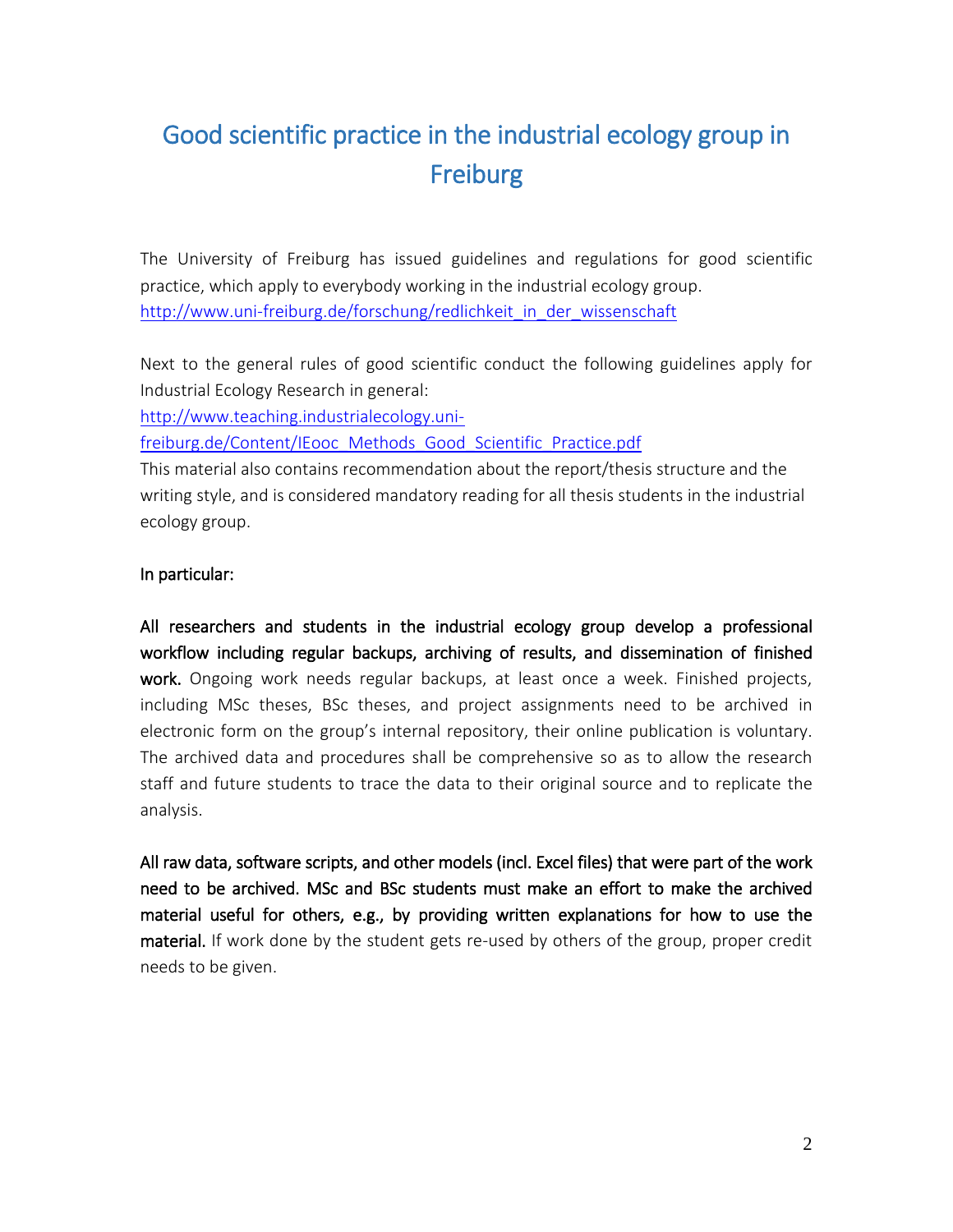# How to get assigned a thesis topic in the industrial ecology group

All MSc thesis candidates in the industrial ecology group must participate in the elective module 'Master Thesis Project in Industrial Ecology', offered every year in February/March, before starting their thesis work in the industrial ecology group with SP as their main advisor.

The industrial ecology group aims at offering supervision of high quality, enabling students to contribute to ongoing research, utilizing synergies between own work and other projects, and facilitating exchange of ideas and skills within the group. Therefore all project, BSc and MSc thesis topics need to fit into the group's research profile. Project and thesis topics can be either defined by more senior researchers (default) or self-chosen (in rare cases).

Pre-defined topics: These topics have been carefully chosen to enable students to contribute to cutting edge and relevant research. High quality work on these topics can sometimes lead to a peer-reviewed publication afterwards. A list of current thesis topics with detailed descriptions is distributed to interested students at the beginning of each year, and students are asked to apply by Jan 25 for the thesis topics of the current year. If you are interested, contact [stefan.pauliuk@indecol.uni-freiburg.de.](mailto:stefan.pauliuk@indecol.uni-freiburg.de) Please attach your grades and list previous topic-related experience (relevant courses or practical training).

Self-defined topics: We also offer the possibility to define a self-chosen topic in dialogue with the future supervisor. This pathway to the thesis requires special engagement, the capability to autonomously scope the topic after studying the literature, and the involvement of external experts on the topic.

If you are interested in a specific topic of your own interest, please apply by sending an email to [stefan.pauliuk@indecol.uni-freiburg.de.](mailto:stefan.pauliuk@indecol.uni-freiburg.de) Applicants please attach your grades and list previous topic-related experience (relevant courses). Most importantly, you need to prepare a detailed description of the topic of interest including an overview of the literature, goal and scope, and choice of methods (1500-2000 words). I reserve the right to reject a proposal if I get the impression that the student may not have the required competence or that the work proposed is too difficult. Even if well thought through and promising, a proposal can be rejected if I do not see sufficiently high overlap with my own competence and research interests. If in doubt, contact me beforehand.

Upper limit on the number of projects and theses supervised: I reserve the right to decline requests for thesis supervision beyond a reasonable number of students each year.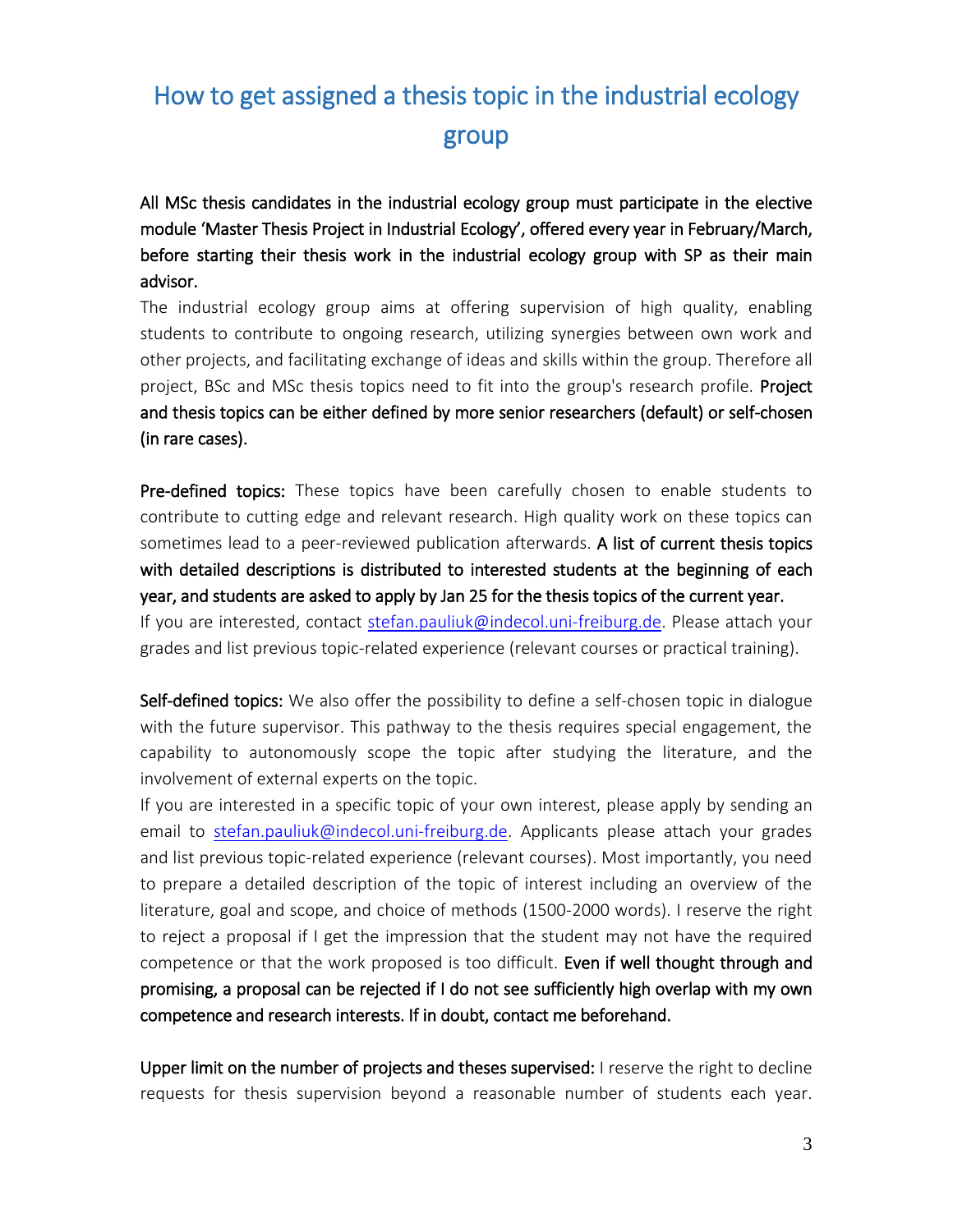## Research questions and method choice

This section contains specific guidelines for carrying out thesis-related research in industrial ecology. See [http://www.teaching.industrialecology.uni](http://www.teaching.industrialecology.uni-freiburg.de/Content/IEooc_Methods_Good_Scientific_Practice.pdf)[freiburg.de/Content/IEooc\\_Methods\\_Good\\_Scientific\\_Practice.pdf](http://www.teaching.industrialecology.uni-freiburg.de/Content/IEooc_Methods_Good_Scientific_Practice.pdf) for more general guidelines. This material also contains recommendation about the report/thesis structure and the writing style, and is considered mandatory reading for all thesis students in the industrial ecology group.

#### Which literature to use:

The available amount of relevant literature is huge and very diverse. Students need to be able to find, read and assess, store, select, and cite the relevant literature. All literature used needs to be assessed critically. Students need to be aware of the difference between peer-reviewed and non-peer-reviewed reports. Not that some reports, like the IPCC Assessment Reports or the major reports of the IEA are also peer-reviewed. Guides for literature search are listed at the end of this document under 'Further reading'. The standard journals of the field include: Journal of Industrial Ecology, Environmental Science and Technology, International Journal of LCA, Journal of Cleaner Production, Global Environmental Change, Environmental Research Letters, Ecological Economics, Resources, Conservation, and Recycling.

#### Formulation of research questions, scope:

As a result of the literature review, a research gap shall be identified and one or more research question(s) to fill that gap shall be posed. The research question(s) can be a bit general, and in a second step, the students defines the scope of the work by narrowing down the topic or by specifying for which special cases the research question shall be answered. The sequence gap-questions-scope is the central part of the framing of a research project and needs to be dealt with great care.

The supervisor will give advice on gap, question, and scope, but since the array of possible questions and the literature is very broad, the student needs to make an own effort to justify his or her choice based on the literature review and data availability.

#### Choice of methods:

If a topic involves quantitative environmental systems analysis, the established quantitative methods of industrial ecology (material flow analysis, input-output analysis, and life cycle assessment) need to be used.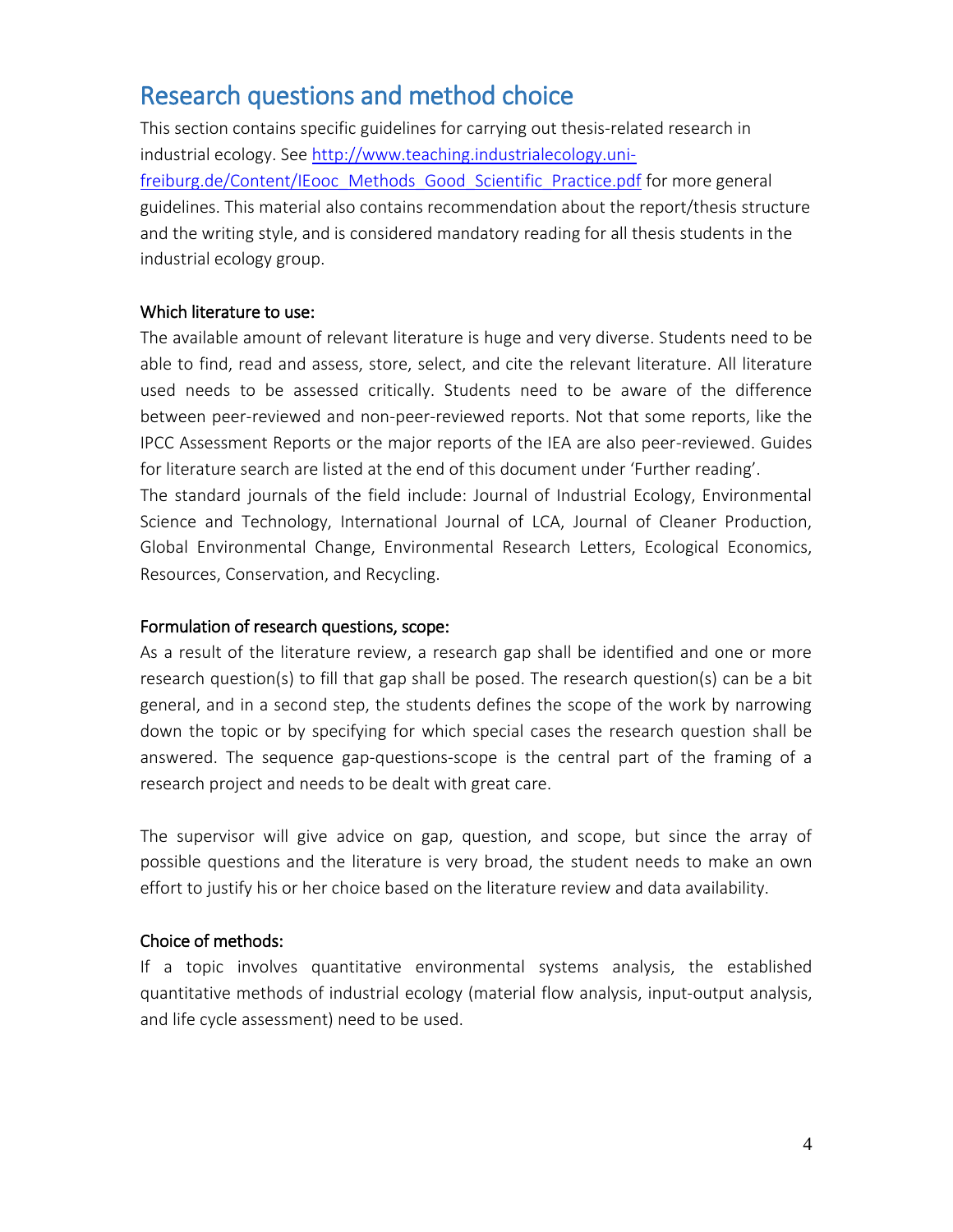# The roles of student and supervisor

In this section I describe my understanding of the roles of student and supervisor during the thesis/project work and explain the different supervision steps.

The role of the student: A thesis or project is an independent piece of work according to scientific standards. The student is responsible for monitoring the progress of the work, for her or his own motivation, for finding a second referee (Zweitgutachter), and for keeping up to date with the different deadlines and regulations. Taking responsibility for one's thesis or project means to own your work and its intellectual framing, to hold your views and decisions as your own, and to be in charge of the whole process. Being in charge is especially important, and as the person responsible for your project or thesis, you are responsible for all the different steps, including the reflection about what to do and why and how, the actual work and its documentation, and the process of seeking feedback from the supervisor and others. Being in charge also means to carry the decisions made during the different steps, which are often strongly influenced by the supervisor because of his or her longer experience.

All students who write their thesis are responsible for finding a second reviewer ('Zweitgutachter').

Last but not least, the student is responsible for making good use of the time the supervisor dedicates for the thesis or project topic, by preparing well for each meeting, by communicating which input is needed, and by preparing the minutes of each meeting.

#### The role of the supervisor and the time schedule of MSc and BSc thesis work:

During the thesis and project period, the role of the supervisor is not to be a 'boss' but to be an advisor offering guidance through the work. The supervisor makes an effort to understand the state of the student's work and the pending problems and he offers solutions, further ideas, literature sources, and technical advice. Interaction between supervisor and students happens in meetings as described below.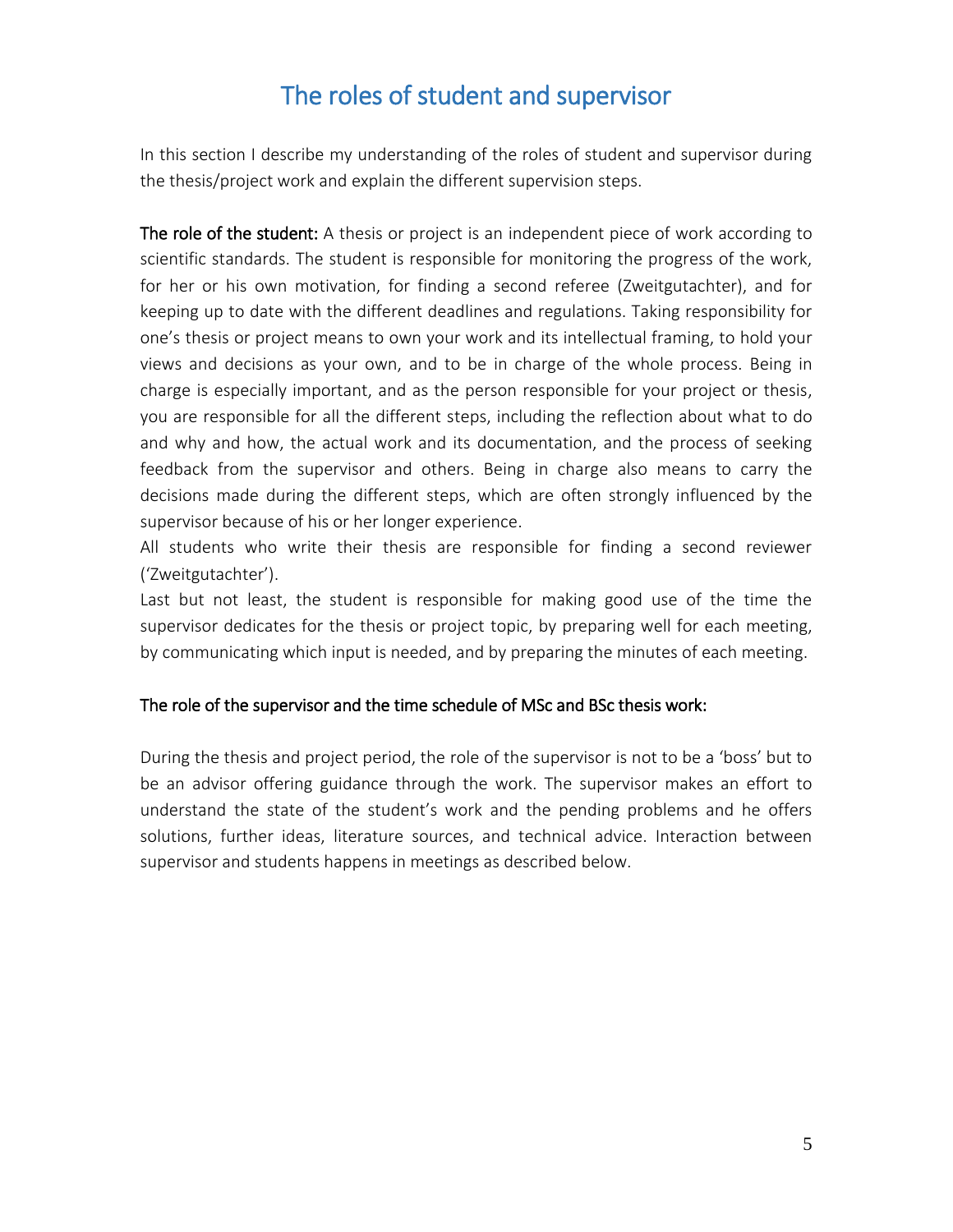## How does the supervision work?

My goal is to offer professional assistance during the thesis time and to treat all candidates in a fair manner with a reasonable amount of time dedicated to each student. I differentiate between students who write their thesis in the industrial ecology group, those who work externally, like in a company, with additional external supervision, and students for whom I am the am the second referee (Zweitgutachter), cf. Table 1. The details are explained below.

Note: Our exam regulations distinguish between thesis advisors and referees. The first referee (the person reviewing and grading your thesis) is by definition also your thesis advisor. The second reviewer does not have such formal duties and it is up to him/her how much he or she wants to become engaged in the supervision of the work. In practice, there is not much involvement of the second referees in the actual thesis work. Please check beforehand what you can expect from your second referee.

Table 1: Entry requirements and supervision structure for different student groups, for both BSc and MSc thesis candidates.

| My role          | Where is the work | Entry        | Proposal | <b>Kickoff</b> | Supervision  | Final proof |  |
|------------------|-------------------|--------------|----------|----------------|--------------|-------------|--|
|                  | carried out?      | requirements | required | meeting        | during work  | read        |  |
| 1.               | Within I.E. group | Prep course* | Yes      | Yes            | Cf. Figure 1 | 1 Chapter   |  |
| Referee          | Externally        | Prep course* | Yes      | Yes            | Cf. Figure 1 | 1 Chapter   |  |
| $\overline{2}$ . | Externally        | None         | Yes      | <b>No</b>      | 1 meeting    | 1 Chapter   |  |
| Referee          |                   |              |          |                |              |             |  |

\*) "Master Thesis Project in Industrial Ecology", for MSc thesis candidates only

#### 1) Mandatory prep course for MSc students with SP as first advisor.

All future MSc thesis candidates in the industrial ecology group or with S.P. as first referee and thesis advisor must participate in the elective module 'Master Thesis Project in Industrial Ecology' (MTPIE, module no. 64116), offered every year in February/March, before starting their thesis work in the industrial ecology group. To join the MTPIE course, students must have passed 'Life Cycle Management' or 'Nachhaltiges Energieund Stoffstrommanagement' with a grade better than 2.7. The additional course "Research Methods in Industrial Ecology" (RMIE, module no. 64090), for which the life cycle management course is a prerequisite, is not necessary for conducting a master thesis in the industrial ecology group but recommended for all students with data- and modelling- intensive research questions.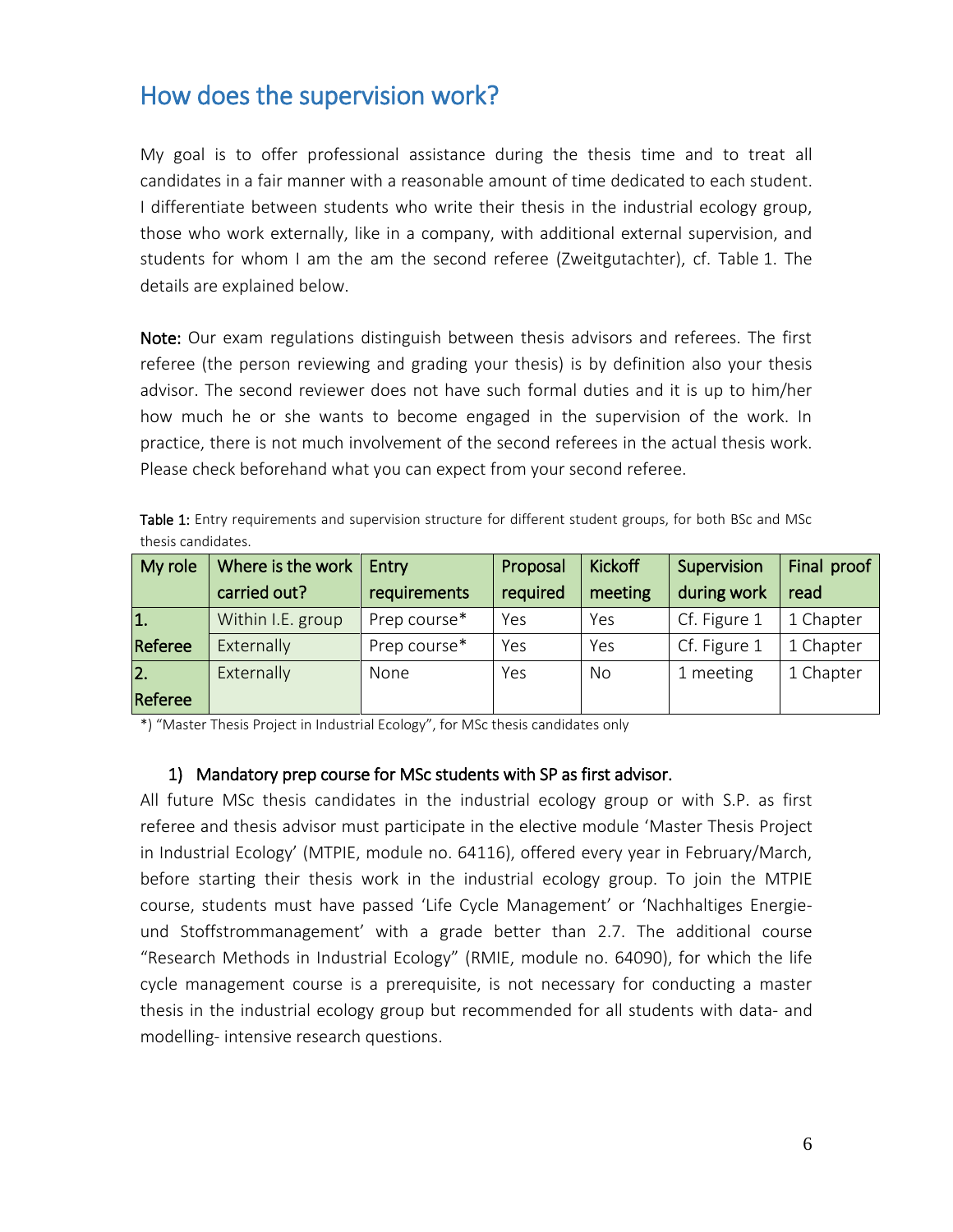#### 2) Mandatory thesis proposal

Before starting, all thesis candidates must prepare a written thesis proposal of typically 5- 8 pages that covers the following points: the topic of the thesis and why it is important, a survey of the core relevant literature and the identification of the research gaps, formulation of research questions (goal), specification of the scope of the work and the choice of methods, an overview of the expected results, and a reference list. The proposal is revised at least once after feedback from the advisor, and once it is good and detailed enough, I will accept the candidate and the topic and be ready to sign the thesis supervision agreement. After the proposal was finally accepted, an individual kickoff meeting marks the start of the thesis, during which the supervision agreement is signed.

*I never sign a supervision agreement without having seen and accepted a detailed and acceptable research proposal. After the proposal is accepted, you can register your thesis at any time, i.e., right away or 1 or 2 or 6 or 9 months later. The start date of your thesis is up to you. I never give my consent to being a 2nd referee without having seen and accepted a detailed research proposal.* 

#### 3) Supervision during the working period

#### a) Work carried out in the industrial ecology group:

Thesis work carried out within the group is structured as alternation of group meetings in the student research seminar and individual meetings (Figure 1). The student research seminars are an offer to all thesis students.



Figure 1: Thesis and project timelines in the group of industrial ecology. During the semester breaks, there is no research seminars and individual meetings may be held on Skype during absence. Both MSc and BSc theses can start at any time.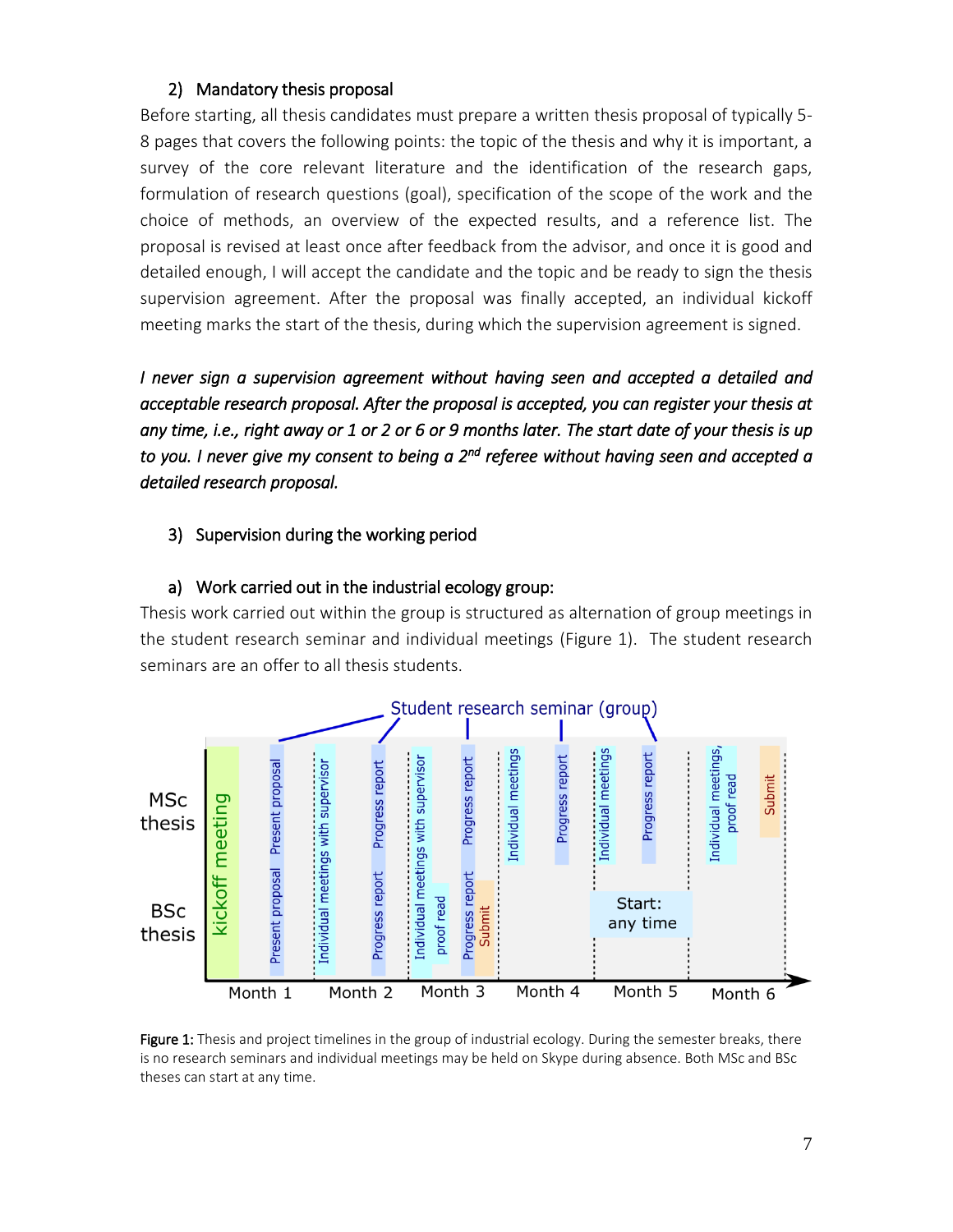I recommend but not insist on that soon after the thesis start, the candidate prepares a 10-15 min talk and presents her or his research proposal, followed by a 15 min discussion. During the subsequent seminars, the candidates may report their progress and will receive feedback from the entire group (Figure 1). Each candidate has 30 min at his or her disposal.

#### b) Work carried out externally under supervision of a third partly (other university, company, or NGO) with SP as main advisor

In these cases I have the same requirements and by default offer the same service as for in-house students. I may, however, decide to only peripherally participate in the supervision of the work if I see that the candidate gets sufficient input from the external party. The formal requirements and assessment criteria for MSc theses and written assignments listed below apply here, too. Attendance of the course Master Thesis Project in Industrial Ecology' is mandatory for this case as well.

#### c) Theses for which I am the second referee.

Unless some special interest warrants more engagement from my side, students get one meeting throughout the course of their work, and I leave it up to the student to decide when to come back to that offer. Note that I am often not available on short notice.

#### The finalization period

Candidates should schedule at least one month for writing the thesis.

I offer to proof-read one chapter of your choice of the thesis prior to submission, but may not be able to do so on short notice.

#### Choice of language and timing:

Theses and projects can be carried out in English or German. The thesis candidate seminar has an English and a German part.

Once the thesis proposal is accepted, any start date is possible for MSc and BSc theses.

Theses and project reports are graded within six week after submission and the grade is submitted to the exam office.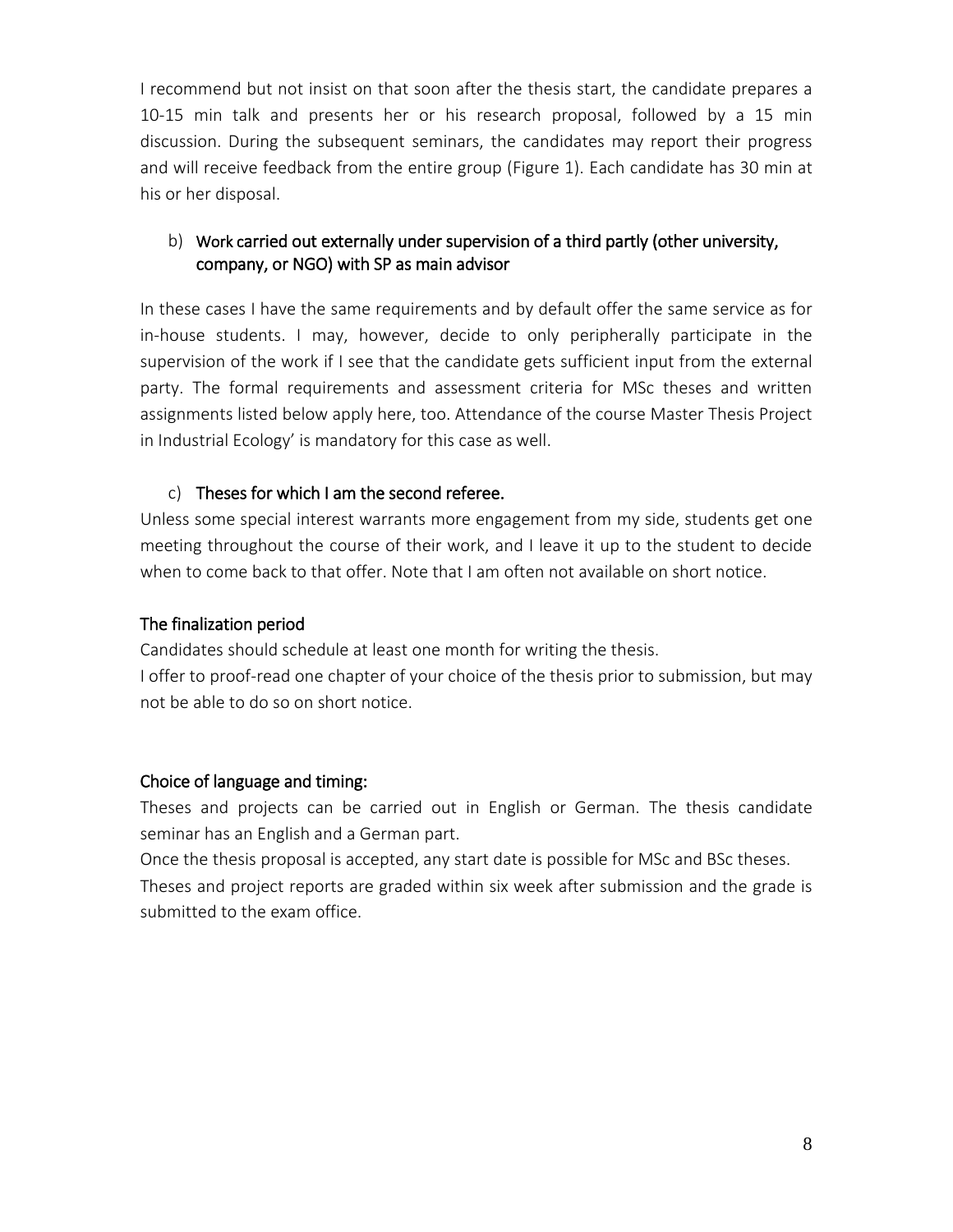# Formal requirements and assessment criteria for MSc/BSc theses and written assignments

Next to the formal requirements for project reports, BSc theses, and MSc theses stated in the study regulations of the respective programs, some additional requirements are posed.

+ Length restriction: The following restrictions of page numbers for the main thesis/report body apply for all theses and project reports with SP as main advisor:

| Project reports/term papers: | 20 pages, |
|------------------------------|-----------|
| <b>BSc theses:</b>           | 30 pages, |
| MSc theses:                  | 50 pages. |

These pages limits exclude cover pages and references. Annexes and appendices may be attached to provide full documentation of the work conducted. These will be checked during the grading as well, in particular, if the documentation in the main report is not clear enough or if doubts arise. Erroneous and incomplete supplementary material may lead to lower grades.

- + References and citation style: All references cited need to be official documents that can be attributed to individual authors and organizations. That excludes the Wikipedia and similar sources. The Wikipedia can of course be used during research, but all information provided there needs to be traced back to the original literature sources. There is no prescribed citation style, but the style chosen needs to be one of the recognized official ones. An overview can be found here:<https://www.citethisforme.com/guides> Reference management programs are listed in the final section.
- + Abstract, table of content, list of figures and tables: BSc and MSc theses need to have a table of contents that shows the structure of the report in a meaningful way. A TOC is not required for project reports. A list of figures and a list of tables are not mandatory. BSc and MSc theses need an abstract of 1-2 pages in the language the thesis is written. An additional abstract in another language is optional.

Table 1 lists the evaluation aspects and assessment criteria that are applied to theses and written assignments.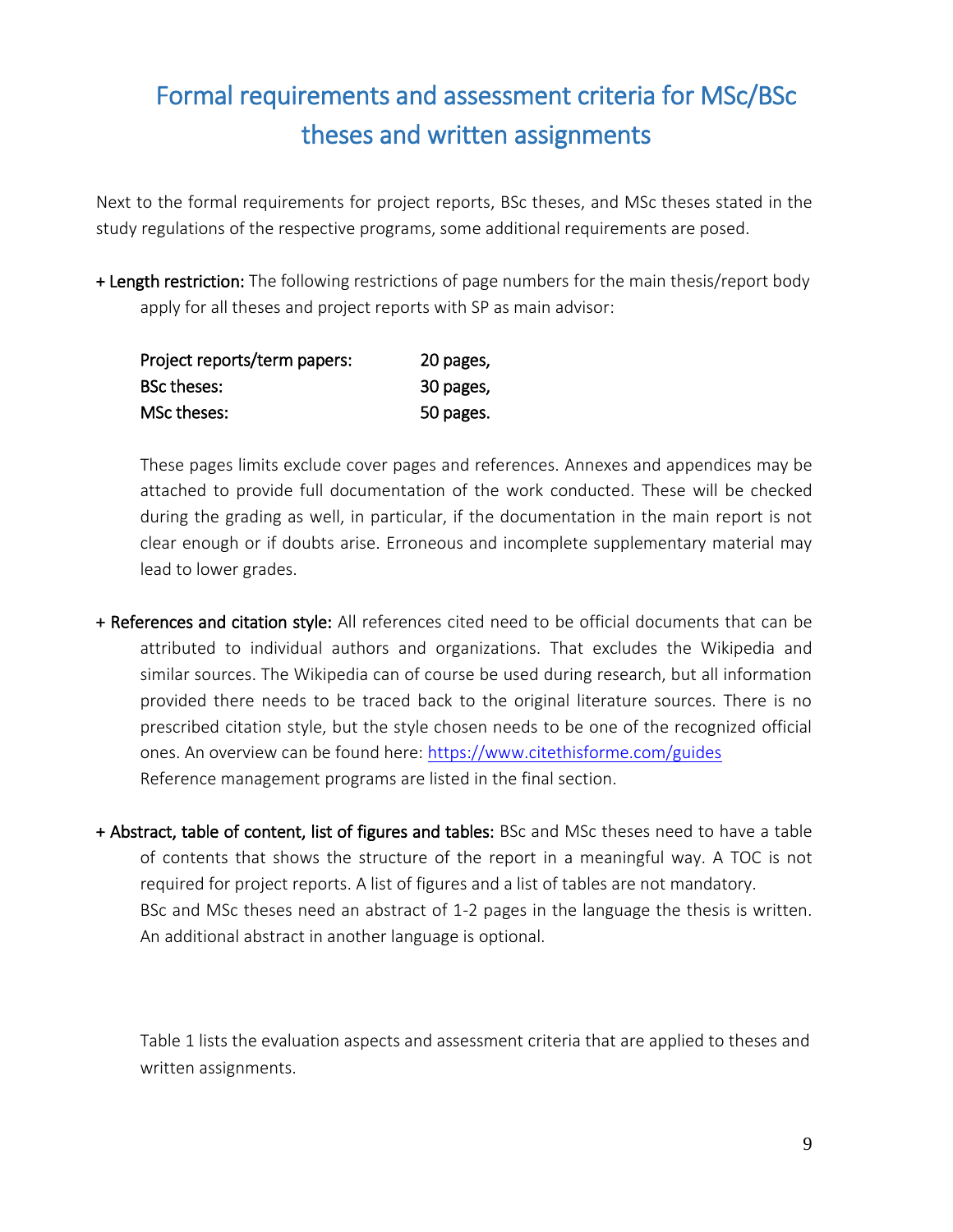|             |  |  | Table 1: List of evaluation aspects and specific assessment criteria for project reports, BSc theses, and |  |  |  |  |
|-------------|--|--|-----------------------------------------------------------------------------------------------------------|--|--|--|--|
| MSc theses. |  |  |                                                                                                           |  |  |  |  |

| Aspect                | Criteria                                                                                                                         | Weight |  |  |  |
|-----------------------|----------------------------------------------------------------------------------------------------------------------------------|--------|--|--|--|
| Scope of              | What is the problem and who cares?                                                                                               | 0,2    |  |  |  |
| work,                 | The subject matter is clearly defined.                                                                                           |        |  |  |  |
| embeddi               | The relevance of the subject matter is demonstrated.                                                                             |        |  |  |  |
| ng in                 | Literature review                                                                                                                |        |  |  |  |
| context               | What has been done in this area before?                                                                                          |        |  |  |  |
|                       | Why is previous research insufficient?                                                                                           |        |  |  |  |
|                       | The research gap is clearly formulated.                                                                                          |        |  |  |  |
|                       | Correct citation, diversity of sources                                                                                           |        |  |  |  |
|                       | Research questions (goal), and scope:                                                                                            |        |  |  |  |
|                       | There is a set of one or more clearly formulated research                                                                        |        |  |  |  |
|                       | questions.                                                                                                                       |        |  |  |  |
|                       | The question(s) are based on relevant academic concepts and                                                                      |        |  |  |  |
|                       | theories, and legitimised by up-to-date academic or social                                                                       |        |  |  |  |
|                       | developments.                                                                                                                    |        |  |  |  |
|                       | The scoping of the approach to tackle the research question is                                                                   |        |  |  |  |
|                       | described.                                                                                                                       |        |  |  |  |
| <b>Methods</b>        | Justify choice of method                                                                                                         | 0,2    |  |  |  |
|                       | Explain why method is suitable to tackle the questions with the                                                                  |        |  |  |  |
|                       | given scoping.                                                                                                                   |        |  |  |  |
|                       | Clear presentation of method so that it is repeatable                                                                            |        |  |  |  |
|                       | Explicit system definition,                                                                                                      |        |  |  |  |
|                       | Transparent and traceable account of what was done                                                                               |        |  |  |  |
|                       | Relevant and up-to-date qualitative and quantitative research                                                                    |        |  |  |  |
|                       | methods are employed.                                                                                                            |        |  |  |  |
|                       | Data sources and data treatment:                                                                                                 |        |  |  |  |
|                       | The data and results are adequately and correctly presented.                                                                     |        |  |  |  |
| <b>Results</b>        | Correctness of results, correct application of methods                                                                           | 0,2    |  |  |  |
| and Data              | Appropriate presentation and description of results (figures,                                                                    |        |  |  |  |
| handling              | tables, level of detail, accessibility)                                                                                          |        |  |  |  |
|                       | Assumptions behind results are clearly stated and justified (here or                                                             |        |  |  |  |
|                       | already in the methods section)                                                                                                  |        |  |  |  |
|                       | Description of results is related to research questions                                                                          |        |  |  |  |
| Interpret             | The analysis and interpretation of the results is accurate,                                                                      | 0,2    |  |  |  |
| ation/dis             | comprehensive and verifiable using the results presented.                                                                        |        |  |  |  |
| cussion<br>of results | The level of the analysis and interpretation of the data is sufficient.                                                          |        |  |  |  |
|                       | Discussion takes into account presuppositions, basic principles and                                                              |        |  |  |  |
|                       | the limitations/opportunities of the selected methodology.<br>Discussion contains realistic recommendations using creativity and |        |  |  |  |
|                       | with consideration of social and academic standards and values.                                                                  |        |  |  |  |
|                       | The main question is answered within the given scope.                                                                            |        |  |  |  |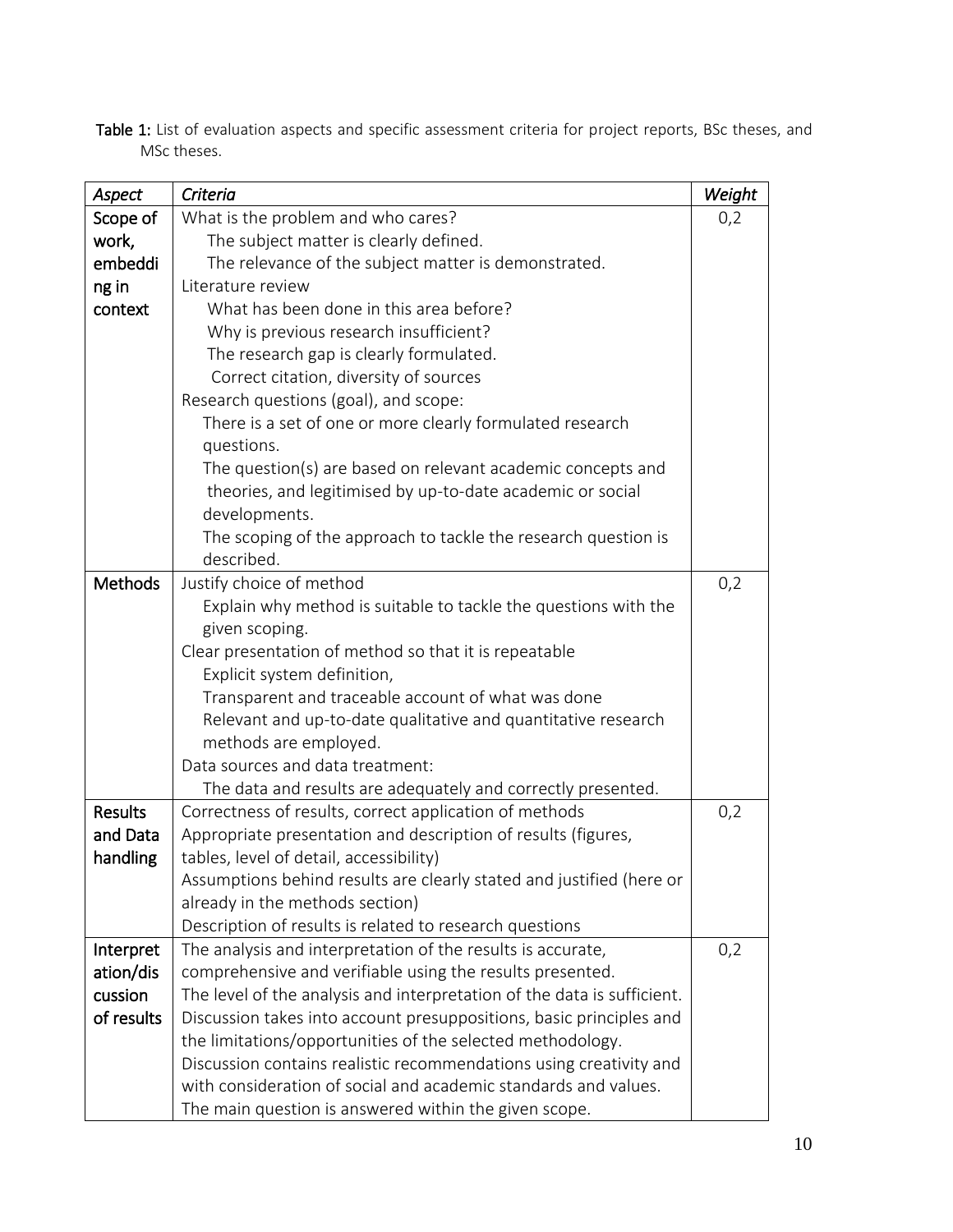| Originalit | Individual vision, originality and creativity are clearly displayed: | 0,1 |  |  |  |  |  |
|------------|----------------------------------------------------------------------|-----|--|--|--|--|--|
| у,         | Development of own ideas, autonomous work,                           |     |  |  |  |  |  |
| independ   | Critique of the own approach,                                        |     |  |  |  |  |  |
| ent        | Originality of the research questions and method chosen,             |     |  |  |  |  |  |
| thinking   | Presentation of results,                                             |     |  |  |  |  |  |
|            | Connection to other areas/problem fields                             |     |  |  |  |  |  |
|            | Anticipation of future application and future work/research          |     |  |  |  |  |  |
|            | Level of effort made, special challenges that had to be              |     |  |  |  |  |  |
|            | overcome                                                             |     |  |  |  |  |  |
| Form       | Clear and logical structure of report (introduction, methods,        | 0,1 |  |  |  |  |  |
|            | results, discussion (can be combined with results), conclusion,      |     |  |  |  |  |  |
|            | references                                                           |     |  |  |  |  |  |
|            | Subsections with suitable titles                                     |     |  |  |  |  |  |
|            | Suitable layout                                                      |     |  |  |  |  |  |
|            | Page limit                                                           |     |  |  |  |  |  |
|            | There is a coherent, logical and convincing argument.                |     |  |  |  |  |  |
|            | Good readability                                                     |     |  |  |  |  |  |
|            | The language used is correct, concise, and descriptive.              |     |  |  |  |  |  |
|            | Figure and table captions are used and referred to in the text.      |     |  |  |  |  |  |
|            | Equations are numbered.                                              |     |  |  |  |  |  |
|            | A list of figures/tables is not necessary.                           |     |  |  |  |  |  |
|            | Cite references where needed.                                        |     |  |  |  |  |  |
|            | References comply with the applicable academic standards.            |     |  |  |  |  |  |
|            | Literature references are complete, consistent and correct.          |     |  |  |  |  |  |

Note: In cases where a thesis/report is largely OK but has one or more fundamental flaws (no literature review, inappropriate or wrong method, …), the weighting scheme does not apply.

# *All the best for your work!*

# Further reading

Next to the general rules of good scientific conduct, the following guidelines apply for Industrial Ecology Research in general:

[http://www.teaching.industrialecology.uni-](http://www.teaching.industrialecology.uni-freiburg.de/Content/IEooc_Methods_Good_Scientific_Practice.pdf)

[freiburg.de/Content/IEooc\\_Methods\\_Good\\_Scientific\\_Practice.pdf](http://www.teaching.industrialecology.uni-freiburg.de/Content/IEooc_Methods_Good_Scientific_Practice.pdf)

This material also contains recommendation about the report/thesis structure and the writing style, and is considered mandatory reading for all thesis students in the industrial ecology group.